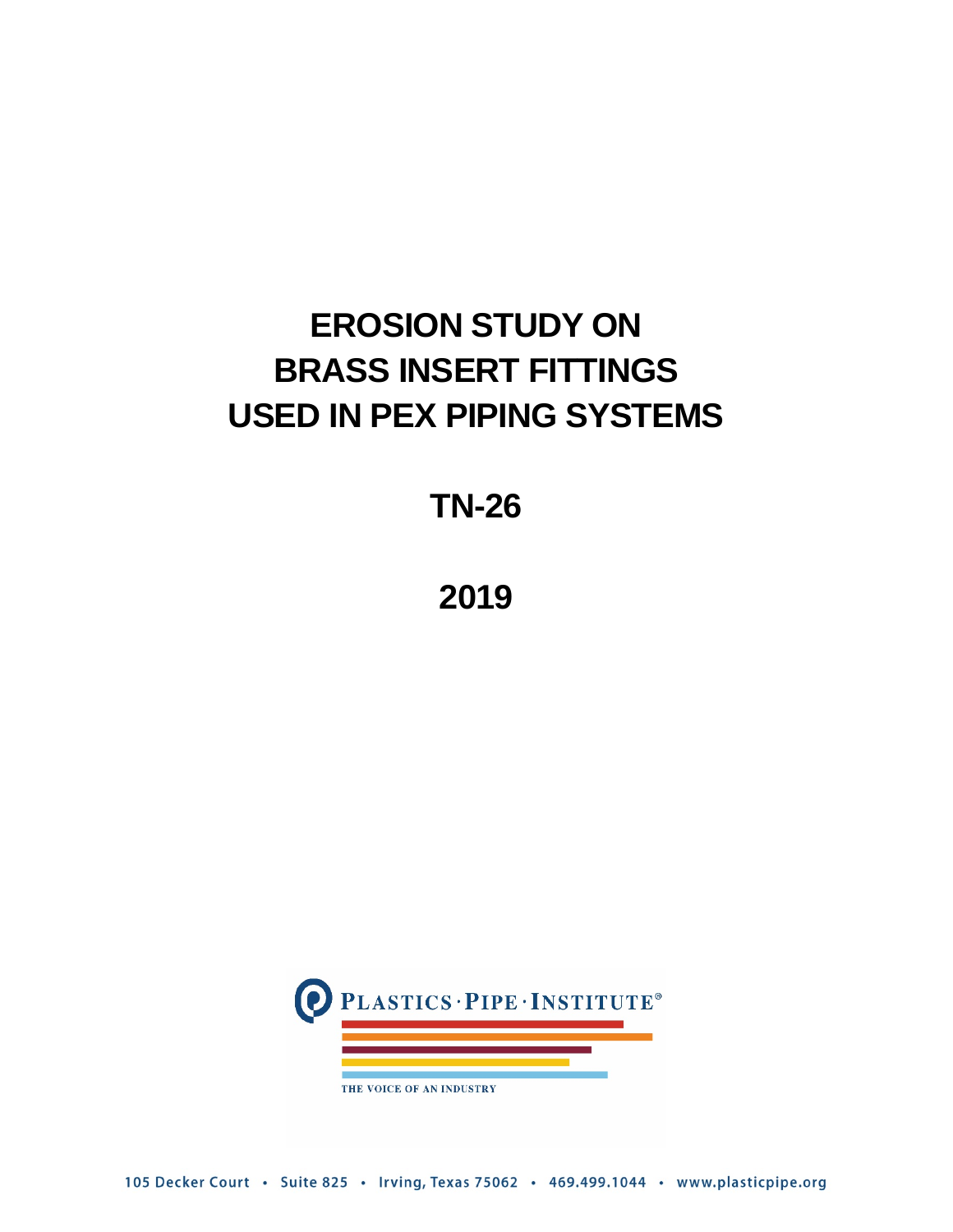## **Foreword**

This report was developed and published with the technical help and financial support of the members of the Plastics Pipe Institute (PPI). These members are committed to developing and improving quality products by assisting independent standards and user organizations in the development of standards, and also by developing design aids and reports to help engineers, code officials, specifying groups, contractors and users.

The purpose of this technical note is to provide information on a test program to evaluate the effects of flowing water on copper alloy insert fittings used in crosslinked polyethylene (PEX) hot and cold water distribution tubing systems, and to provide information to aid in the design of PEX plumbing systems sized using model plumbing codes.

PPI has prepared this technical note as a service to the industry. The information in this report is offered in good faith and believed to be accurate at the time of its preparation, but is offered "as is" without any express or implied warranty, including WARRANTIES OF MERCHANTABILITY AND FITNESS FOR A PARTICULAR PURPOSE. Additional information may be needed in some areas, especially with regard to unusual or special applications. Consult the manufacturer or material supplier for more detailed information. A list of member manufacturers is available on the PPI website. PPI does not endorse the proprietary products or processes of any manufacturer and assumes no responsibility for compliance with applicable laws and regulations.

PPI intends to revise this report within five years or sooner if required, from the date of its publication, in response to comments and suggestions from users of the report. Please send suggestions of improvements to the address below. Information on other publications can be obtained by contacting PPI directly or visiting the web site.

The Plastics Pipe Institute Inc.

[www.plasticpipe.org](https://www.plasticpipe.org/)

This Technical Note, TN-26, was first issued in 2002 and was revised in 2005, November 2014, and September 2019.

© 2019 The Plastics Pipe Institute, Inc.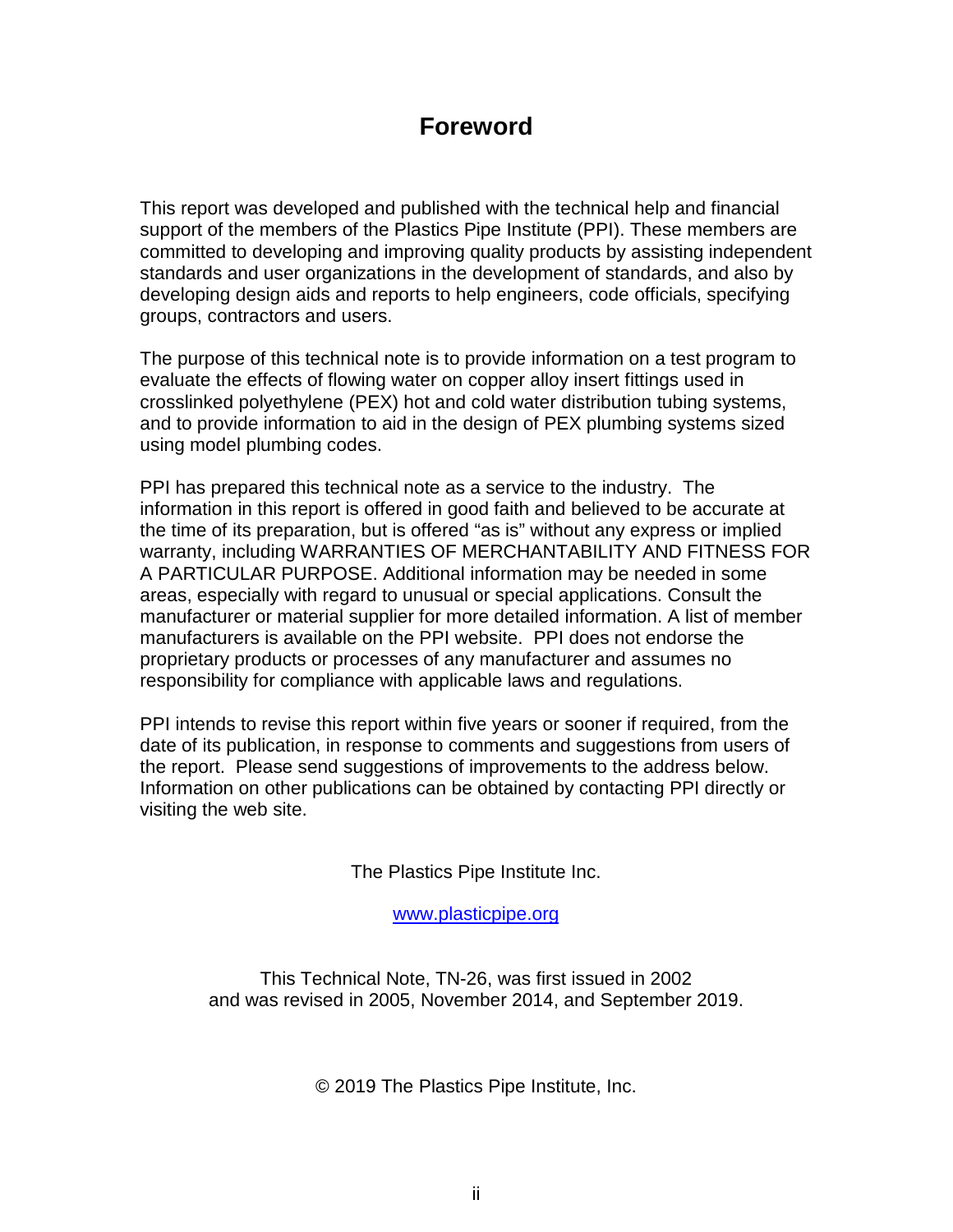## **Table of Contents**

| 1.0 |                                                                |  |
|-----|----------------------------------------------------------------|--|
| 2.0 |                                                                |  |
| 3.0 |                                                                |  |
| 4.0 |                                                                |  |
| 5.0 |                                                                |  |
| 6.0 |                                                                |  |
|     |                                                                |  |
|     | Plastics Pipe Institute HTD Project 97-03 Revision 1, 10-08-99 |  |
|     |                                                                |  |
|     |                                                                |  |
|     |                                                                |  |
|     |                                                                |  |
|     |                                                                |  |
|     |                                                                |  |
|     |                                                                |  |
|     |                                                                |  |
|     |                                                                |  |
|     |                                                                |  |
|     |                                                                |  |
|     |                                                                |  |

## **Table of Figures**

|--|--|--|

## **List of Tables**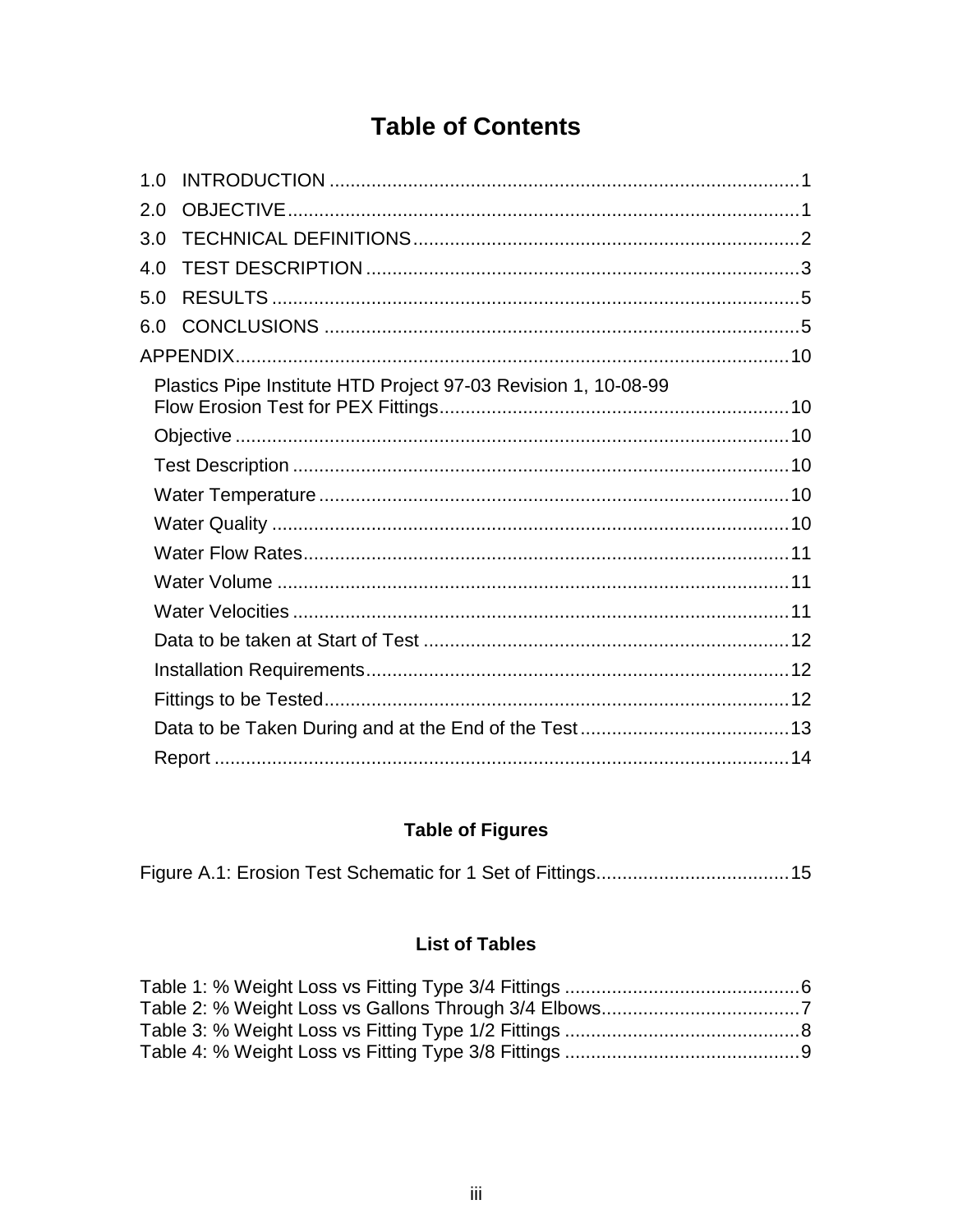## **EROSION STUDY ON BRASS INSERT FITTINGS USED IN PEX PIPING SYSTEMS**

#### <span id="page-3-0"></span>1.0 INTRODUCTION

Many PEX plumbing systems are installed using some form of insert fitting, primarily produced from engineered polymers, as well as brass or other copper alloys. Because the insert portion of the fitting has a smaller diameter than the tube, the velocity of the water through the fitting is higher than the velocity of the water in the tube. Therefore, PEX systems delivering the same volume of water will have higher flow velocities in the tube and fittings than copper systems of the same nominal tube size.

Many plumbing codes have maximum recommended flow velocities for copper or copper alloys to prevent erosion of the material by the flowing water. Millions of brass insert fittings have been installed in PEX plumbing and heating systems over the past 40 or more years in Europe and North America. In that time, we are unaware of any erosion-induced failures of PEX piping systems.

To evaluate the subject of erosion corrosion of PEX copper alloy fittings, the Building & Construction Division of the Plastics Pipe Institute funded a test program at Materials Performance Inc. (MPI) in College Station, TX for performance testing of several designs of brass alloy PEX fittings. This testing was conducted in 1997 and 1998, but the findings are still considered relevant today.

Note 1: PE-RT tubing was not part of this study because it was not in use in North America during this time. It has since been approved in model plumbing and mechanical codes in the USA. PE-RT tubing is produced to the same dimensions as PEX tubing and product standards from ASTM International and CSA Group allow it to be approved for use with the same types of fitting systems and materials as PEX tubing. Brass fittings complying with the standards listed in this TN may also be used with PE-RT tubing.

#### <span id="page-3-1"></span>2.0 OBJECTIVE

The objective of this test program was to subject various brass insert fittings for PEX plumbing systems to flow velocities of hot, chlorinated water that represented the maximums that could occur if a plumbing system was sized according to the 2000 version of the IAPMO Uniform Plumbing Code.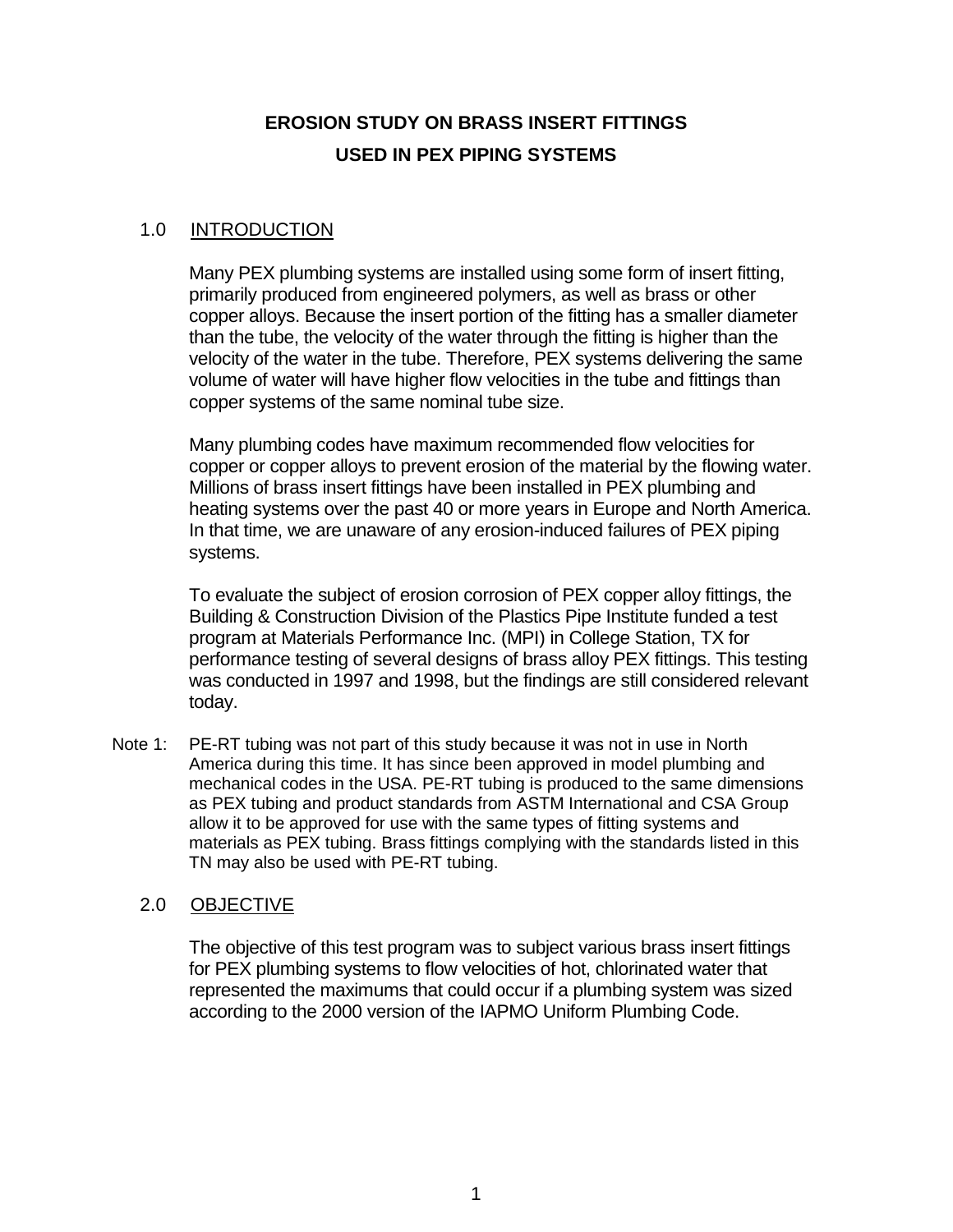Testing at these velocities continued until the accumulated volume was equivalent to 40 years of service in a typical single family residence.

The test was intended to demonstrate that these fitting designs and materials would resist erosion corrosion and flow-accelerated corrosion in typical residential plumbing applications.

#### <span id="page-4-0"></span>3.0 TECHNICAL DEFINITIONS

The following definitions are provided for reference:

**Corrosion**: Chemical attack on the surface of a metal, forming a more stable ionic material, most commonly the electrochemical oxidation of metal through attack by oxygen, chlorine, sulfur, or other oxidizing agents.

**Erosion**: The process of gradual destruction of a material or surface through wear or surface abrasion, sometimes caused by excessive flow velocities in piping systems.

**Erosion Corrosion**: Degradation of a surface due to mechanical action coupled with a secondary corrosion element. Often caused by abrasion from suspended solids, cavitation, or turbulent fluid flow wearing away the passivation layer protecting an underlying material and causing rapid damage to the material through both physical wear of the material and further chemical attack.

**Flow-accelerated Corrosion:** A corrosion mechanism occurring when fast flowing fluid dissolves the passivation layer on metal surfaces and the metal again creates a passivation layer which is subsequently dissolved and the cycle repeats, resulting in rapid damage to the metal through bulk dissolution in the fluid stream.

**pH:** *potential of Hydrogen*, a measure of acidity or alkalinity of water. A pH value is a number from 0 to 14, with 7 defined as neutral. Values below 7 indicate acidity with increasingly acidic solutions as the number decreases, with 0 being the most acidic. Values above 7 indicate alkalinity which increases as the number increases, with 14 being the most alkaline or "basic". The scale is logarithmic, with each number change indicating the solution is ten times different from the prior number (i.e. a pH of 3 is ten times as acidic as a pH of 4)."

**"Lead-free" fitting:** a fitting made of a material with a weighted average of not more than 0.25% lead calculated across the wetted surfaces of a pipe fitting, plumbing fitting, or fixture. Lead cannot be added intentionally to such materials. See Section 1417 of the 2014 Safe Drinking Water Act (SDWA) of the United States.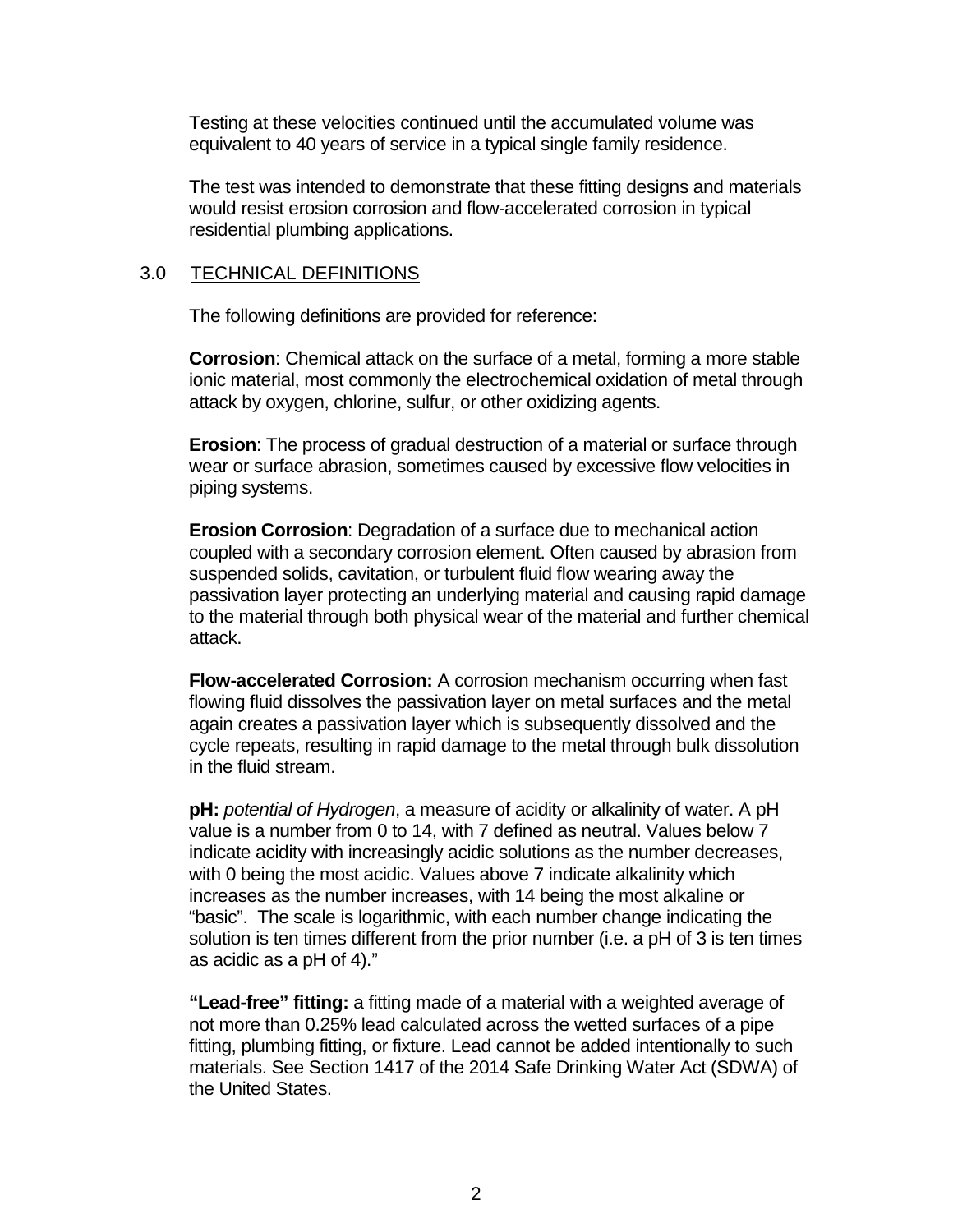#### <span id="page-5-0"></span>4.0 TEST DESCRIPTION

The test program given to the lab is listed in Appendix. It is considered to be aggressive relative to most plumbing installations for the following reasons:

- 4.1. The water temperature was maintained at 140°F (60°C) for the duration of the test. In a normal residential plumbing system, some flows occur at lower temperatures on the hot-water side of the system because the water temperature decreases when the line is not in use.
- 4.2. In the test, the total volume of water was flowing at the elevated temperature. In a normal residential system, the total flow for the structure is divided between the hot and cold sides of the system. The only fittings that actually have the total volume of the water being used by a residence passing through them are the fittings on the cold-water inlet line before flow splits at the water heater.
- 4.3. The pH of the water was maintained between 6.5 and 6.7. This pH is corrosive to most metals and is lower and more aggressive than the average pH of 7.7 found in public water systems.
- 4.4. The water velocity used for the entire life of the test assumed all fixtures on a line would be open to their maximum flow capacity at the same time. In normal systems, usually only a small percentage of the maximum possible flow is experienced at one time, so most of the water flows at velocities that are much lower than the possible maximum.
- 4.5. The chlorine level of the water was maintained between 2.5 and 3.0 ppm for the duration of the test. The average chlorine level for public water systems in the U.S. is approximately 1.1 ppm. It would be an unusual circumstance for a residence to experience chlorine levels equal to the test condition for an extended period of time.

Three different fitting types, based on alloys and manufacturing techniques for use with PEX tubing, were tested:

- Fittings machined from brass rod Alloy C36000 produced to ASTM Standard Specification F1807
- Fittings machined from forged brass Alloy C37700 produced to ASTM Standard Specification F1807
- Fittings machined from forged brass Alloy C37700 produced to ASTM Standard Specification F1960
- Note 2: Brass fittings made to ASTM Standard Specification F2080 were not included in the study reported in this TN. However, brass fittings made to ASTM F2080 have the same inside diameter and are produced from the same brass alloys as are used for ASTM F1960 brass fittings. Therefore, the conclusions based on test results for F1960 fittings would be expected to be the same for F2080 fittings.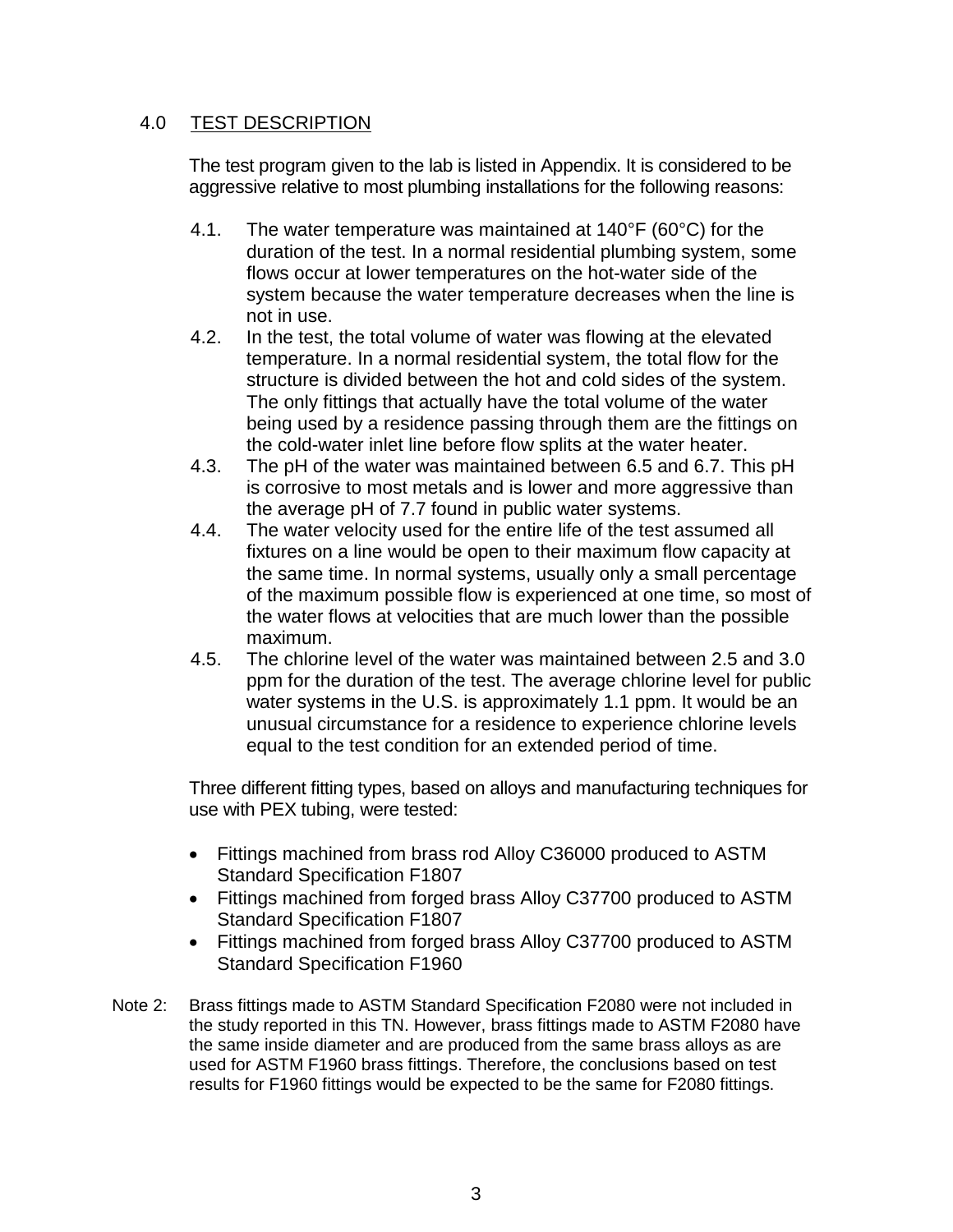- Note 3: The brass alloys tested were not "lead-free" alloys as per current requirements of the 2014 Safe Drinking Water Act (SDWA) of the United States, NSF/ANSI/CAN Standard 61, and other applicable regulations.
- Note 4: PPI is aware of unpublished academic research that indicates the commonly-used low-lead alloys used for fittings for use with PEX tubing do not appear to be more prone to erosion corrosion than the leaded alloys that were included in this study.

The total water flow through each size fitting during the test is listed below:

| <b>Nominal Tube Size</b> | <b>Water Flow</b> |
|--------------------------|-------------------|
| 3/8                      | 700,125 gallons   |
| 1/2                      | 1,400,250 gallons |
| 3/4                      | 4,200,750 gallons |

The water velocities for each type of fitting are listed below:

| <b>Nominal Tube Size</b> | <b>ASTM F1807</b> | <b>ASTM F1960</b> |
|--------------------------|-------------------|-------------------|
| 3/8                      | 19.3 $ft/sec$     | $13.8$ ft/sec     |
| 1/2                      | 16.7 ft/sec       | $13.4$ ft/sec     |
| 3/4                      | $21.8$ ft/sec     | 16.7 $ft/sec$     |

The results are tabulated and illustrated in the following tables and graphs:

| Table 1    | Weight loss of 3/4 fittings at end of test            |
|------------|-------------------------------------------------------|
| Table 2    | Weight loss versus gallons of flow through 3/4 elbows |
| Table 3    | Weight loss of 1/2 fittings at end of test            |
| Table $41$ | Weight loss of 3/8 fittings at end of test            |

Because the 3/4 fittings had the highest flow velocities, the 3/4 elbows were selected to be checked for weight change at 1,000,000 gallon intervals during the test. As would be expected, the weight loss did trend up as the amount of water flowing through the fittings increased.

The fittings of each type with the largest weight loss were sectioned and examined for signs of pitting. There were no signs of localized pitting that would indicate a probability of early fitting perforation due to localized material loss.

Because of the very aggressive conditions during the test, a section of 3/4 PEX tube was also evaluated for any dimensional changes at the end of the test. There was no measurable change in dimensions of the PEX tube.

<span id="page-6-0"></span> <sup>1</sup> Table 4 does not have any nominal tube size 3/8 fitting data from F1960 type fittings because they were not available at the time of the test.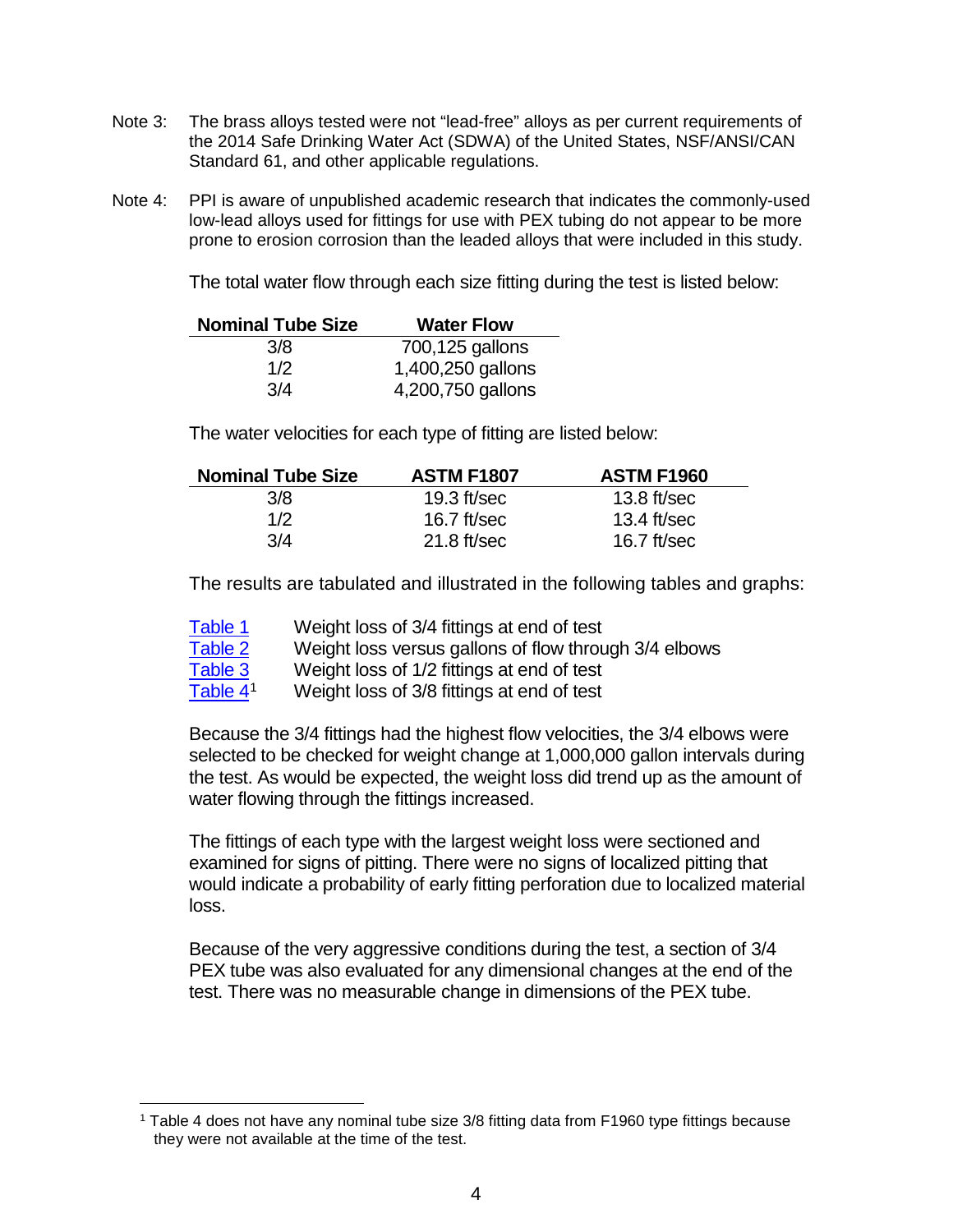#### <span id="page-7-0"></span>5.0 RESULTS

None of the brass insert fittings for PEX systems failed during this test. Observed weight losses after testing were less than 3% for all fittings. Internal diameter increases due to erosion were less than 1%.

Nominal tube size 3/4 copper sweat elbows with straight pieces of copper tube attached were subjected to the same condition as the 3/4 brass insert fittings for PEX, and these did not fail either.

#### <span id="page-7-1"></span>6.0 CONCLUSIONS

The water conditions chosen for this test were at the severe end of normal potable water conditions, in terms of temperature, pH and chlorine concentration, and yet the results indicate that very little erosion occurs at these test conditions.

The water flow rates were the maximum that should be experienced when all fixtures on a given line are open and flowing at capacity. No failures of fittings occurred.

Based on these results, it seems unlikely that PEX plumbing systems using brass insert fittings, sized according to the tables in the Uniform Plumbing Code for copper tubing, will fail from erosion of the fittings caused by high water velocities in typical residential plumbing applications.

In other words, failures due to internal erosion of brass insert fittings in PEX plumbing systems would not be expected over a normal lifetime of a plumbing system. PEX tubing systems with brass insert fittings can be sized according to the tables published in the model plumbing codes without undue concern for erosion of the fittings in typical plumbing applications.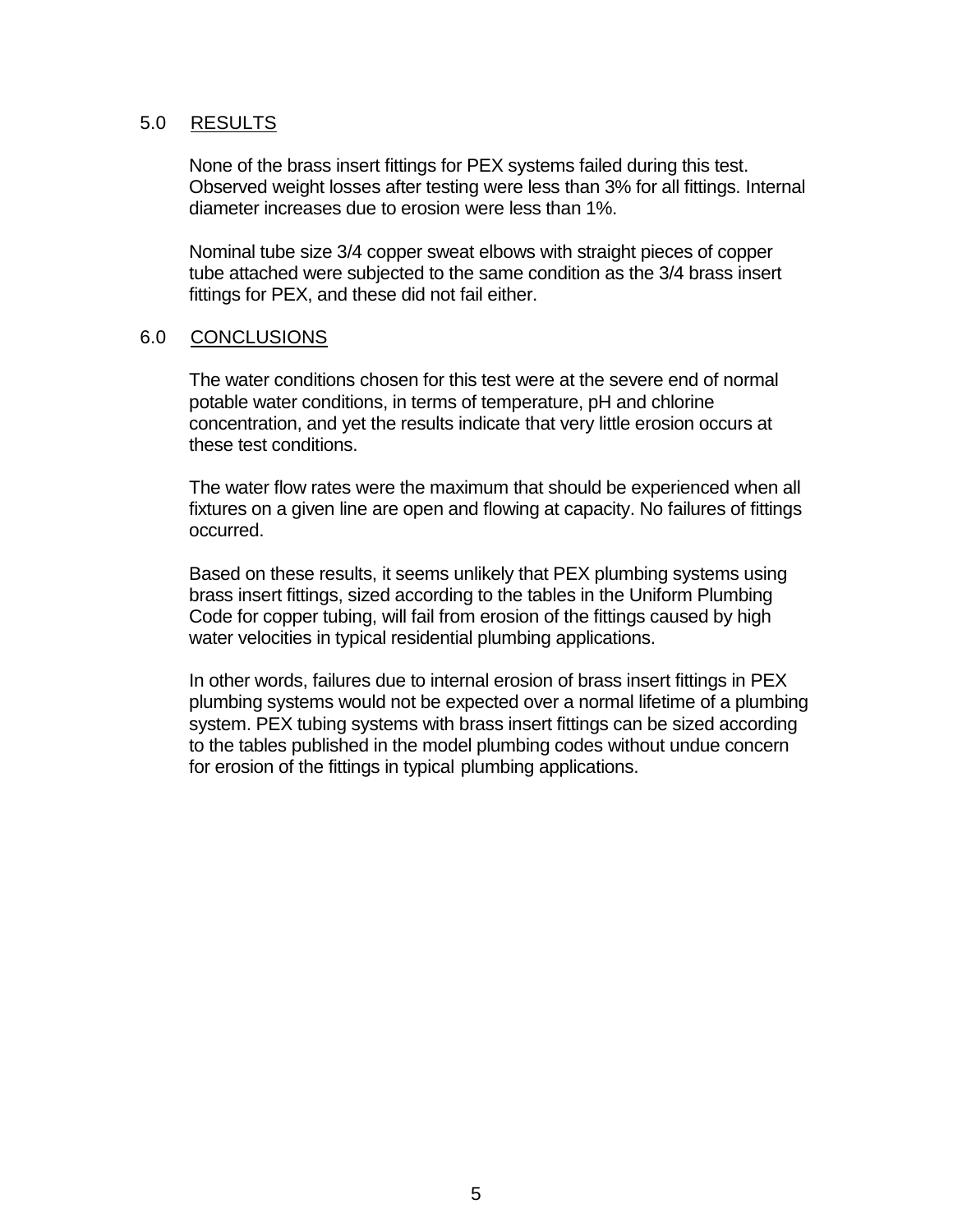<span id="page-8-0"></span>

**Table 1: % Weight Loss vs Fitting Type 3/4 Fittings**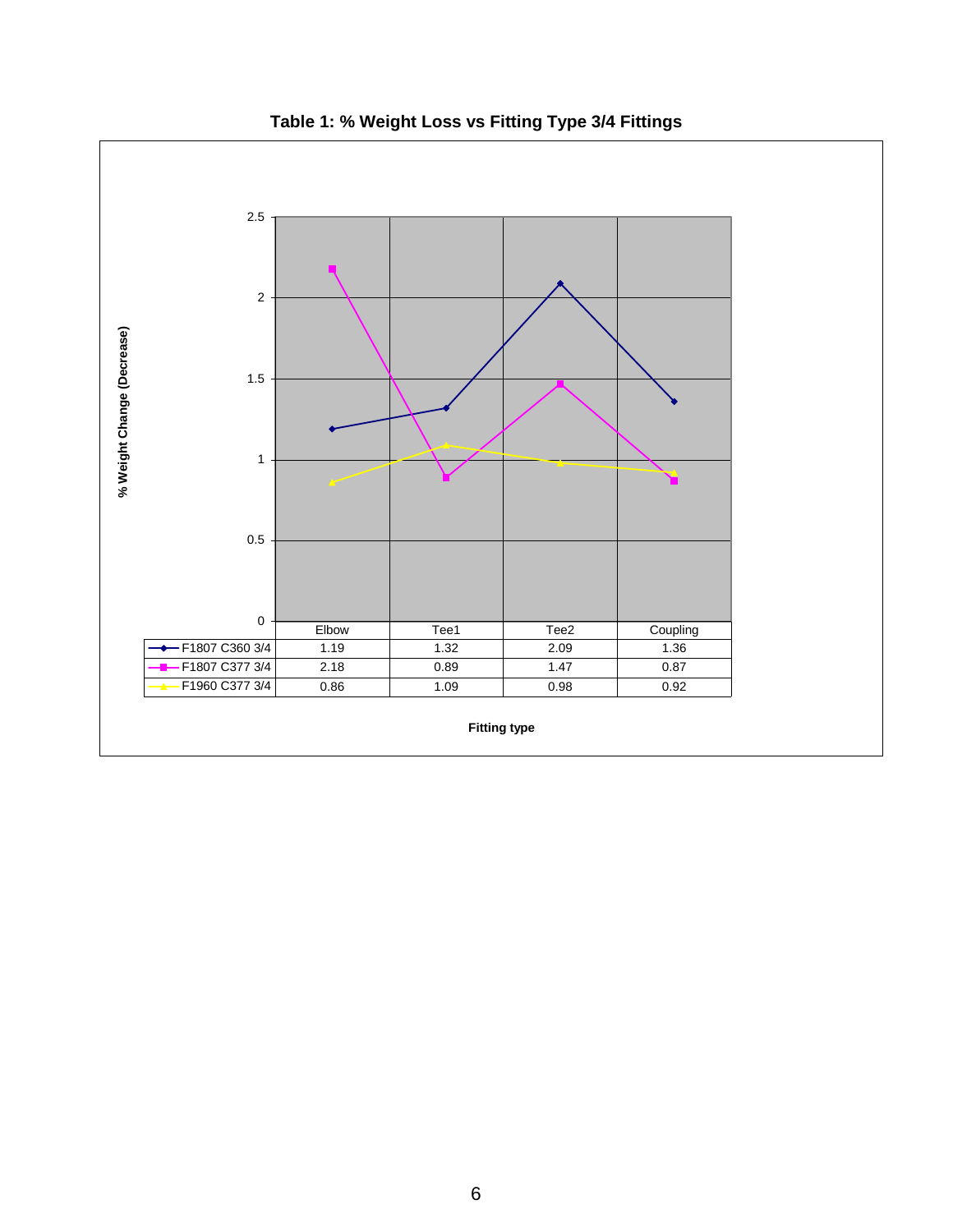<span id="page-9-0"></span>

**Table 2: % Weight Loss vs Gallons Through 3/4 Elbows**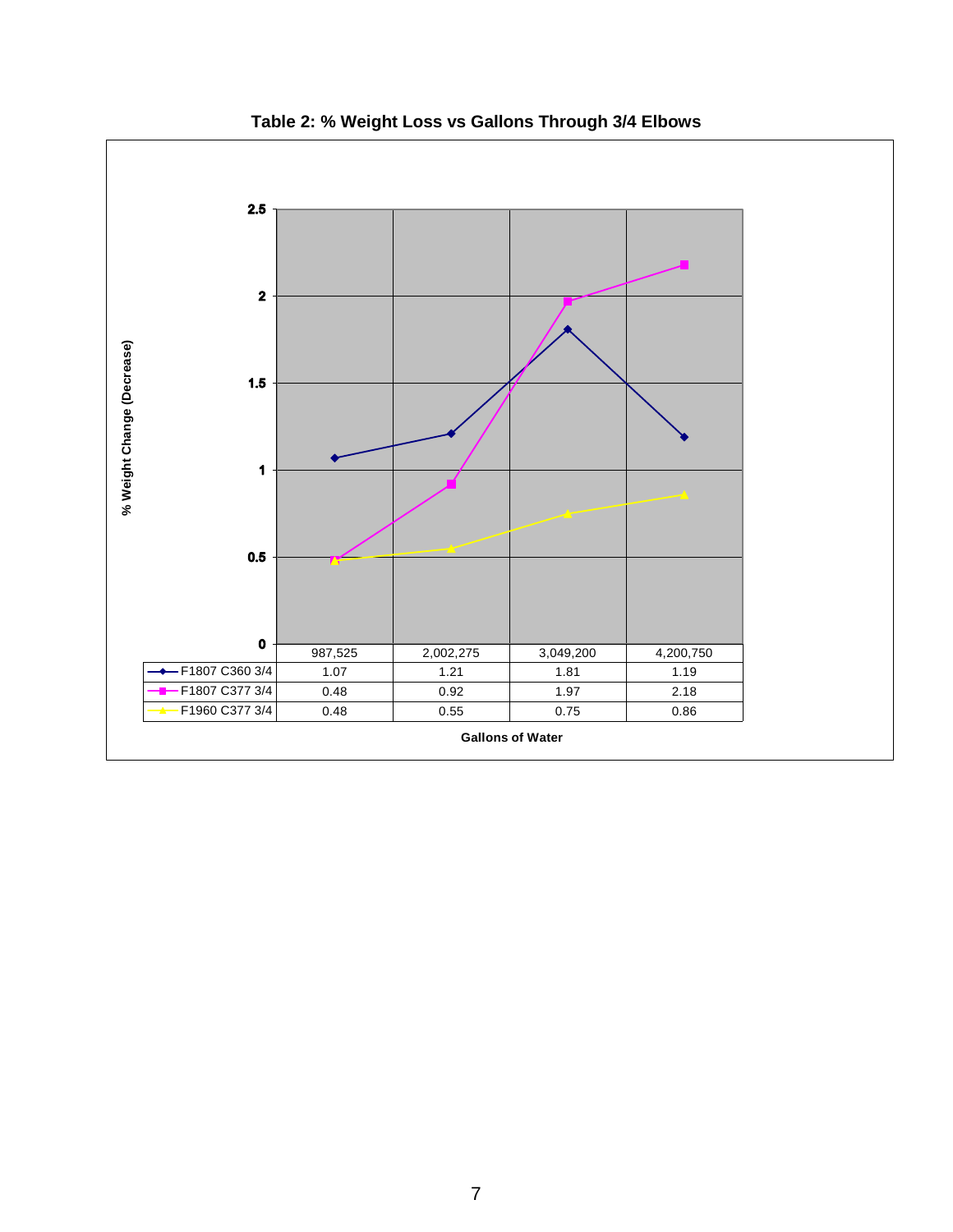<span id="page-10-0"></span>

**Table 3: % Weight Loss vs Fitting Type 1/2 Fittings**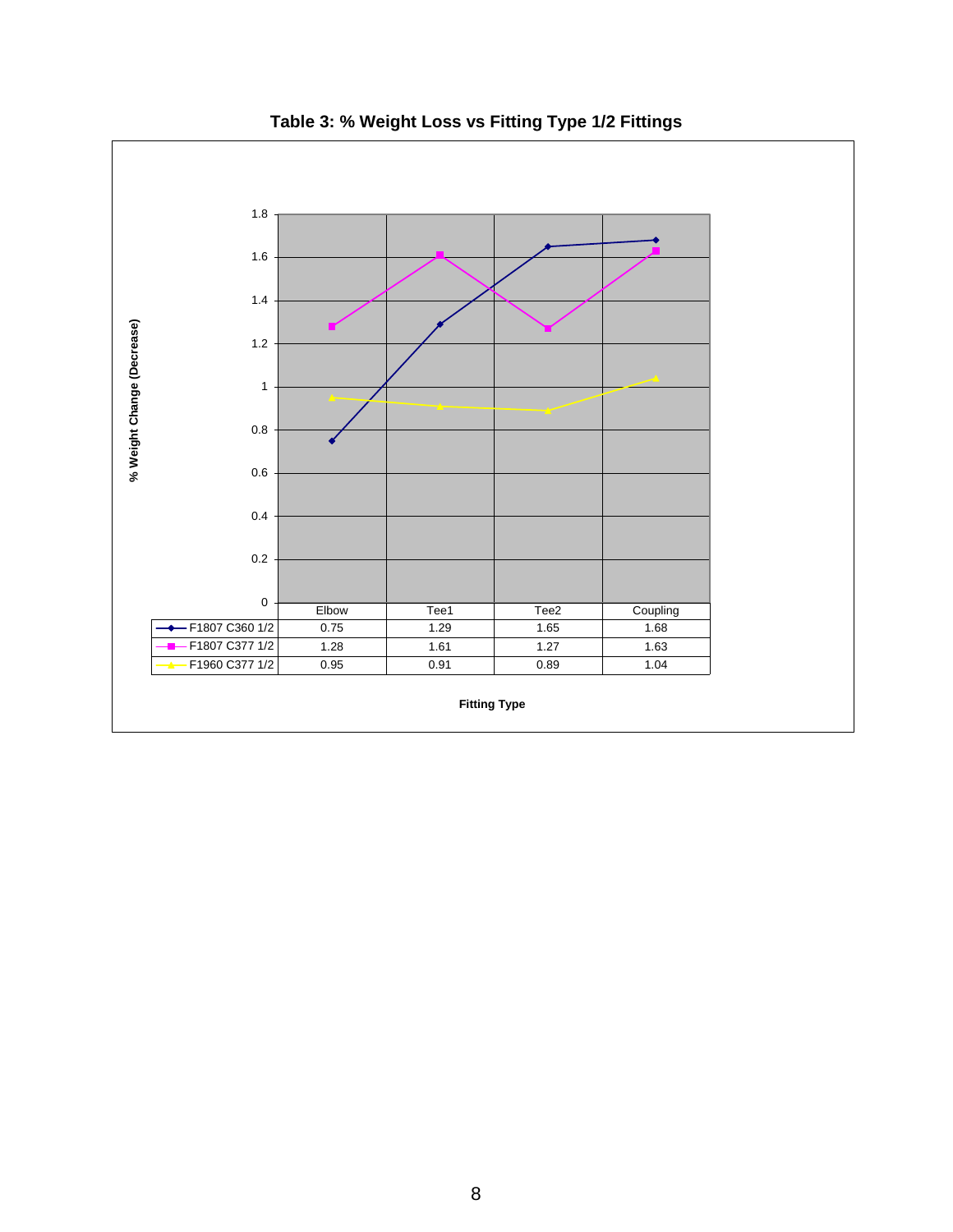<span id="page-11-0"></span>

**Table 4: % Weight Loss vs Fitting Type 3/8 Fittings**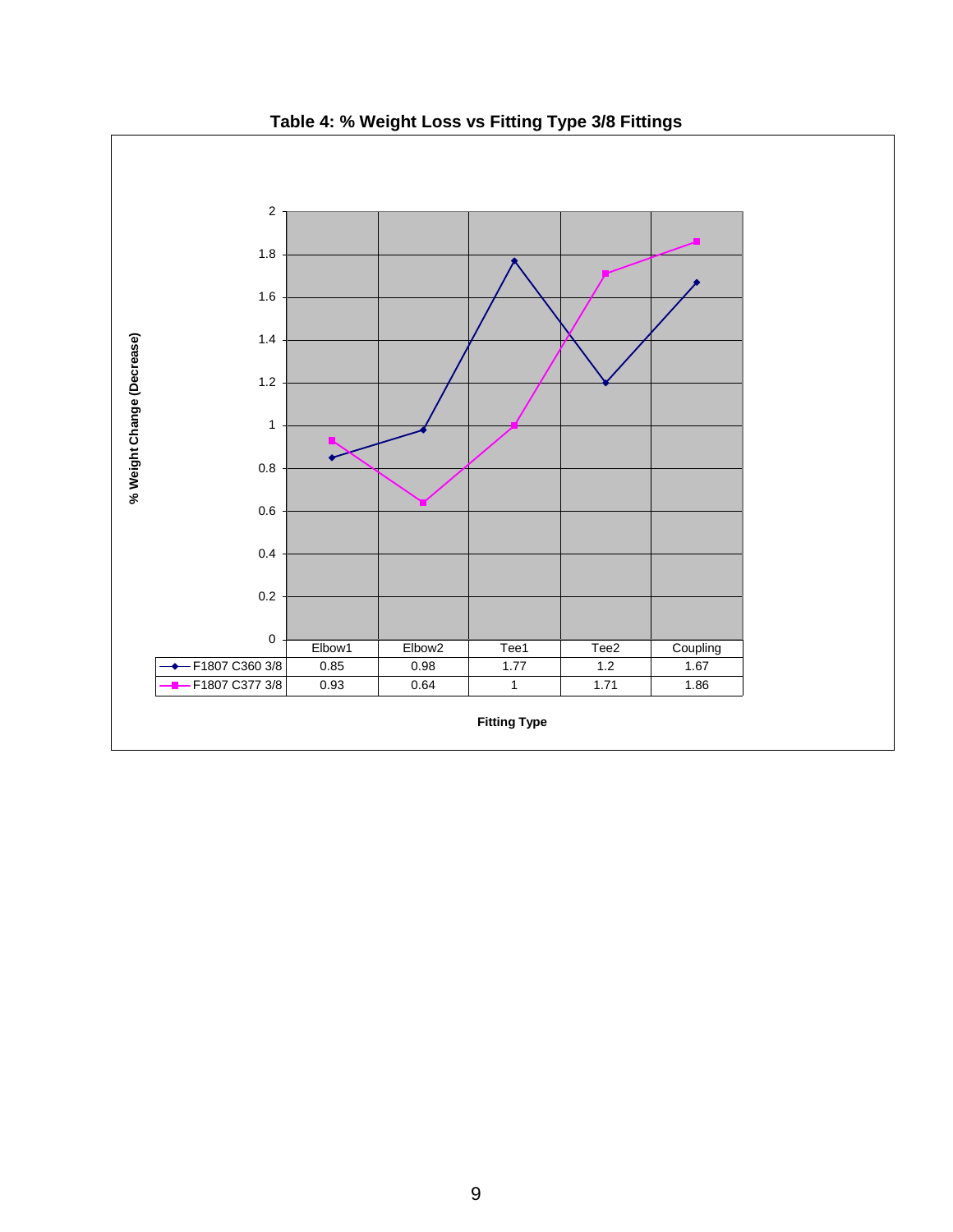#### **APPENDIX**

## <span id="page-12-1"></span><span id="page-12-0"></span>**Plastics Pipe Institute HTD Project 97-03 Revision 1, 10-08-99 Flow Erosion Test for PEX Fittings**

#### <span id="page-12-2"></span>**Objective**

The objective of this test procedure is to see if the water flow that might be experienced in a typical, non-recirculating plumbing system will cause failure of the metal fittings that are used in PEX plumbing systems in a reasonable lifetime. We will also check to see if there is any erosion evident in the PEX tube during this test.

#### <span id="page-12-3"></span>**Test Description**

A system will be set up with fittings of all sizes and common geometries. Hot water will be circulated through the fittings at flow rates that result from sizing a plumbing system according to the Uniform Plumbing Code. The amount of water circulated will be equivalent to the average household usage for 40 years based on most recent usage information from AWWA and household population information from the U.S. Census Bureau. After testing, the fittings will be examined for signs of erosion and weighed to determine the percentage weight loss.

#### <span id="page-12-4"></span>**Water Temperature**

The circulating water temperature will be 140°F at the inlet to the system. The exit temperature for any loop will not be below 135°F.

#### <span id="page-12-5"></span>**Water Quality**

The pH of the water will be maintained between 6.5 and 6.7. The chlorine level will be maintained between 2.5 and 3.0 ppm. These values may be converted to ORP values for control purposes. The water shall be "Moderately Hard" as determined by one of the following measures. The hardness shall be between 3.6 and 7 grains per gallon, or the CaCO<sub>3</sub> shall be between 75 and 150 mg/l. The water shall be filtered using a potable water sediment filter. The filter shall have a nominal rating of 50 microns. To minimize the possibility of unexpected changes in water quality due to mineral or other chemical build ups, 5 gallons per hour of the circulating water should be replaced with make-up water.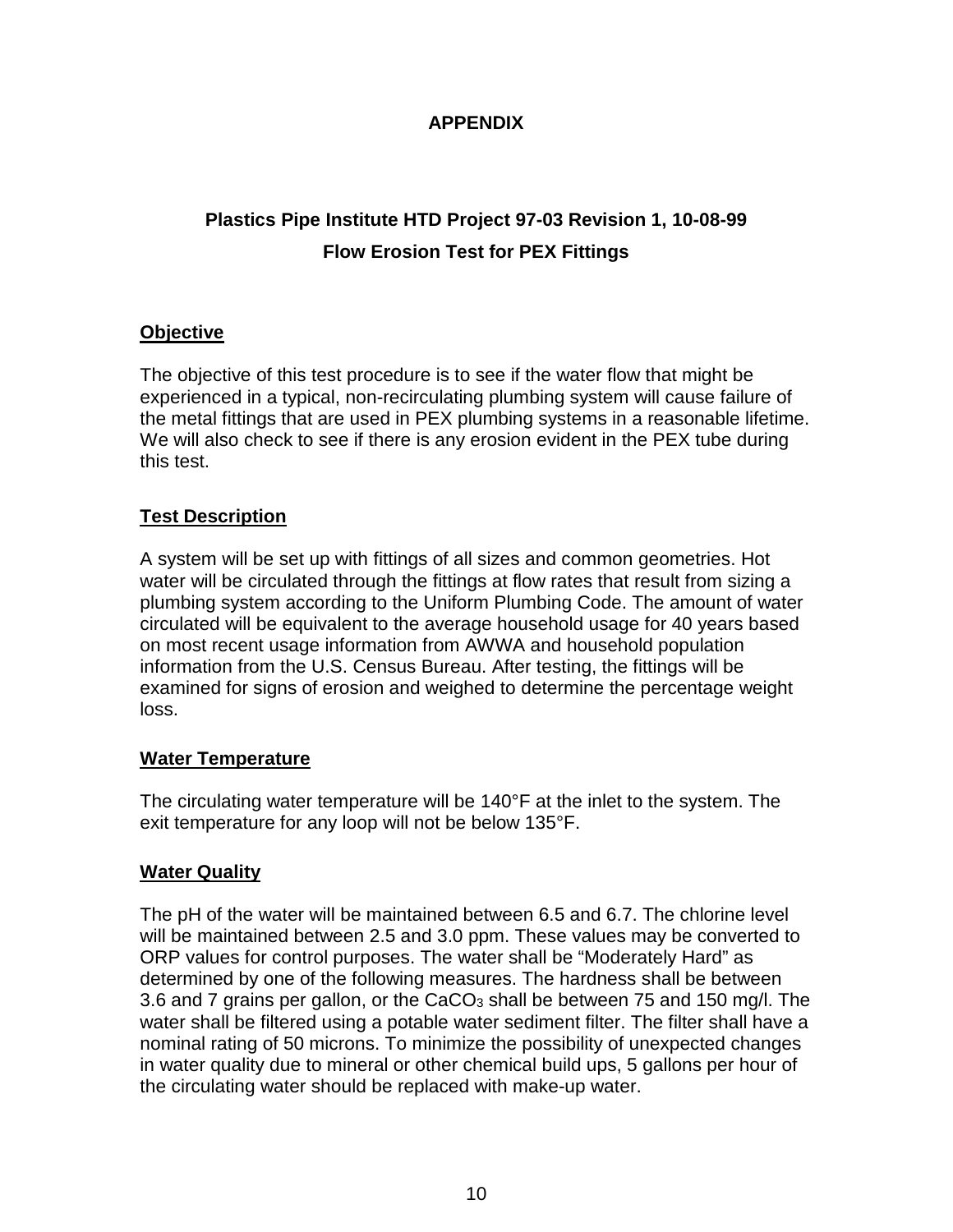#### <span id="page-13-0"></span>**Water Flow Rates**

The water flow rates are taken from Table 6-4 in the Uniform Plumbing Code which gives the capacity of tubes of various lengths in Fixture Units. The maximum value shown for a size is the value that is used. Nominal tube size 3/8 is not covered in this table. For 3/8, we used the maximum Fixture Unit device that is shown to be acceptable for connection to a 3/8 tube which is 3 for a flush tank toilet in Table A-2. All values for fixture units are for private use. The Fixture Unit values were then converted to GPM by using Chart A-3.

| <b>Nominal Tube Size</b> | <b>WSFU</b> | <b>GPM</b> |
|--------------------------|-------------|------------|
| 3/8                      |             | 2.5        |
| 1/2                      |             | 5          |
| 3/4                      | 20          | 15         |

#### <span id="page-13-1"></span>**Water Volume**

The volume of water to be passed through the fittings must be enough to simulate 40 years of service. The WaterWiser web page of the AWWA, updated in 1999, gives the average daily use per person as 72.5 gallons. The U.S. Census Bureau shows that the average household has slightly less than 3 people in it. To be conservative, we will assume a household with four people. This gives a total volume of 4,234,000 gallons used in 40 years. This will be the amount of water that must be passed through the 3/4 fittings.

With a flow rate of 15 GPM, 24 hours a day, 7 days a week, it will take 28 weeks for 4,234,000 gallons of water to pass through 3/4 fittings.

Using this length of time, the following amount of water will be passed through the 3/8 and 1/2 fittings at their target flow rates:

- 3/8 705,600 gallons
- 1/2 1,411,200 gallons

#### <span id="page-13-2"></span>**Water Velocities**

Using the minimum inside diameters (ID) published in the fitting standards, the following water velocities (ft/sec) will occur in the fittings at the flow rates required by this test.

| <b>Nominal Tube Size</b> | F1807 Brass | F1807 Copper | F1960 Brass |
|--------------------------|-------------|--------------|-------------|
| 3/8                      | 19.3        | 19.3         | 13.8        |
| 1/2                      | 16.7        | 16.7         | 13.4        |
| 3/4                      | 21.8        | 21.8         | 16.7        |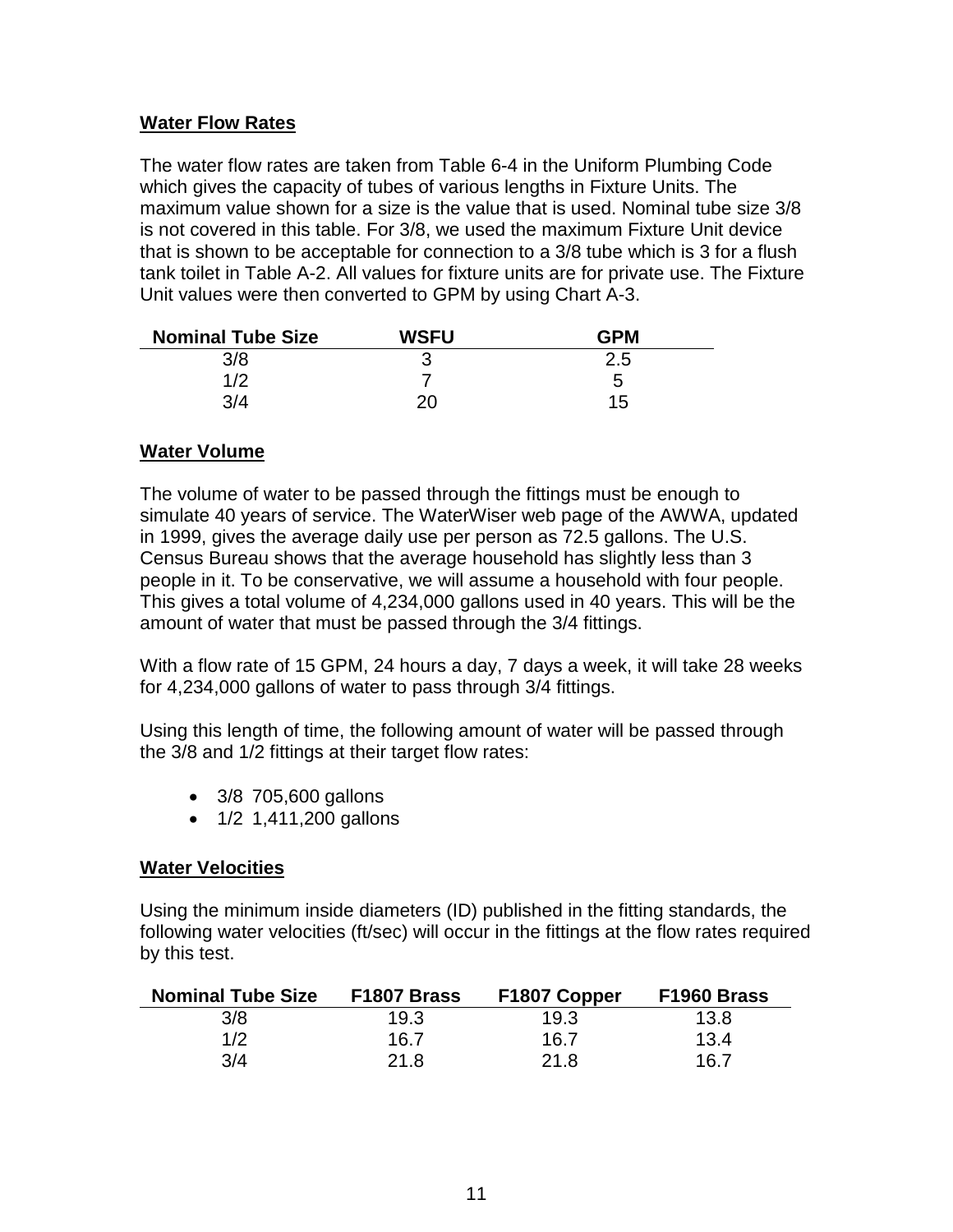#### <span id="page-14-0"></span>**Data to be taken at Start of Test**

For each fitting tested, the following information will be recorded:

- The ID of each insert portion of the fitting in thousandths of an inch (note if there is a smaller ID other than the insert portion of the fitting)
- The weight of each fitting to the hundredths of a gram

Other information to be recorded for each system:

- The weight of the copper assembly
- Wall thickness in 4 places on each end of a piece of nominal 3/4 tube
- Make a 3-inch long mark along the tube length at the location of each measurement; this tube will be cut out at the end of the test and the wall thickness will be checked at these marks

#### <span id="page-14-1"></span>**Installation Requirements**

Each fitting shall be installed in PEX tube according to the manufacturer's instructions. The distance between any fitting and the next one must be at least 30 tube diameters except for the two 3/8 elbows. These two fittings should only have a distance of 2 inches between the insert portion of the fittings.

If the PEX tubing is bent or curved, no fitting shall be closer than 30 tube diameters downstream of the bend. The direction of flow through each fitting shall be marked on the fitting. A schematic of a typical set-up for a fitting system is shown in Figure 1. Other arrangements could be used.

#### <span id="page-14-2"></span>**Fittings to be Tested**

At a minimum, two tees, an elbow and a coupling of each size, from each material from each standard shall be tested. One of the tees will be tested with flow in the straight through direction and the other will be tested with flow coming in the straight through direction and out the branch. For the nominal 3/4 size, 3 additional elbows will be installed in the system. One of these will be removed after 1 million gallons of water flow and the others will be removed at 2 and 3 million gallons of water flow.

If other fittings are required for plumbing the system and they will experience the flows, they will be included in the test. They should be kept in "systems". With flow metering valves and flow meters it is possible to have flow through the 3/4 fittings first with some diverted to flow through 1/2 fittings and some diverted to flow through the 3/8 fittings.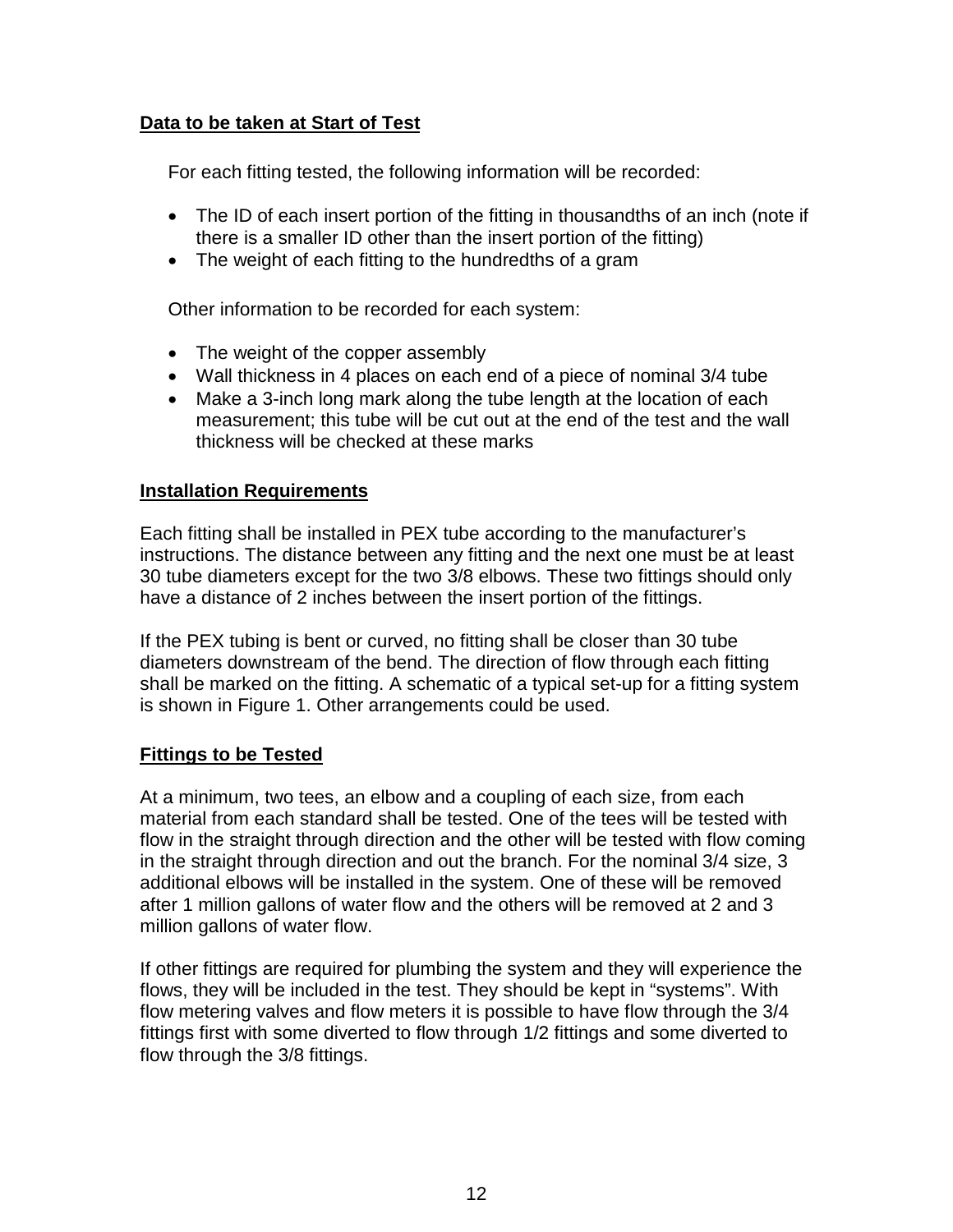In addition to the fittings for PEX, we will test a 3/4 copper elbow assembly in each system. The assembly will consist of a 3/4 sweat x sweat elbow with 24 inch long pieces of Type M copper sweated into the fitting. The tube ends shall be reamed as recommended by the Copper Development Association and a flux and solder suitable for potable water applications shall be used. To connect this assembly to the PEX tube, sweat adapter fittings shall be used that are the same type as the other fittings in the system.

#### <span id="page-15-0"></span>**Data to be Taken During and at the End of the Test**

If any fitting starts to leak because of a hole being eroded through the fitting, remove the fitting from the test and record the amount of water that had passed through the fitting to that point. Continue to test the other fittings to the completion of the test.

After the required amount of water has flowed through the fittings, carefully remove each fitting from the system. If saws are used, care must be taken not to nick or cut the fitting since this will affect the weight after testing.

Record the following information:

- The ID of each insert portion of the fitting in thousandths of an inch
- The weight of each fitting to the hundredths of a gram
- Calculate the percentage weight change for each fitting
- Visually inspect each fitting for signs of erosion (record any signs observed)
- For each system, section the fitting with the highest percentage weight loss and check for localized pitting. Take photos of each half of the fitting. This step is only at the end of the test
- The weight of the copper assembly
- The wall thickness of the 3/4 PEX tube at the locations marked at the start of the test after cutting off the portion that had been attached to the fitting

Remove fittings at the following times:

- 1. After 1 million gallons one 3/4 elbow
- 2. After 2 million gallons one 3/4 elbow
- 3. After 3 million gallons one 3/4 elbow
- 4. At end of test all other fittings

When fittings are removed for weights at the intermediate points, they should be replaced by like fittings of the same style.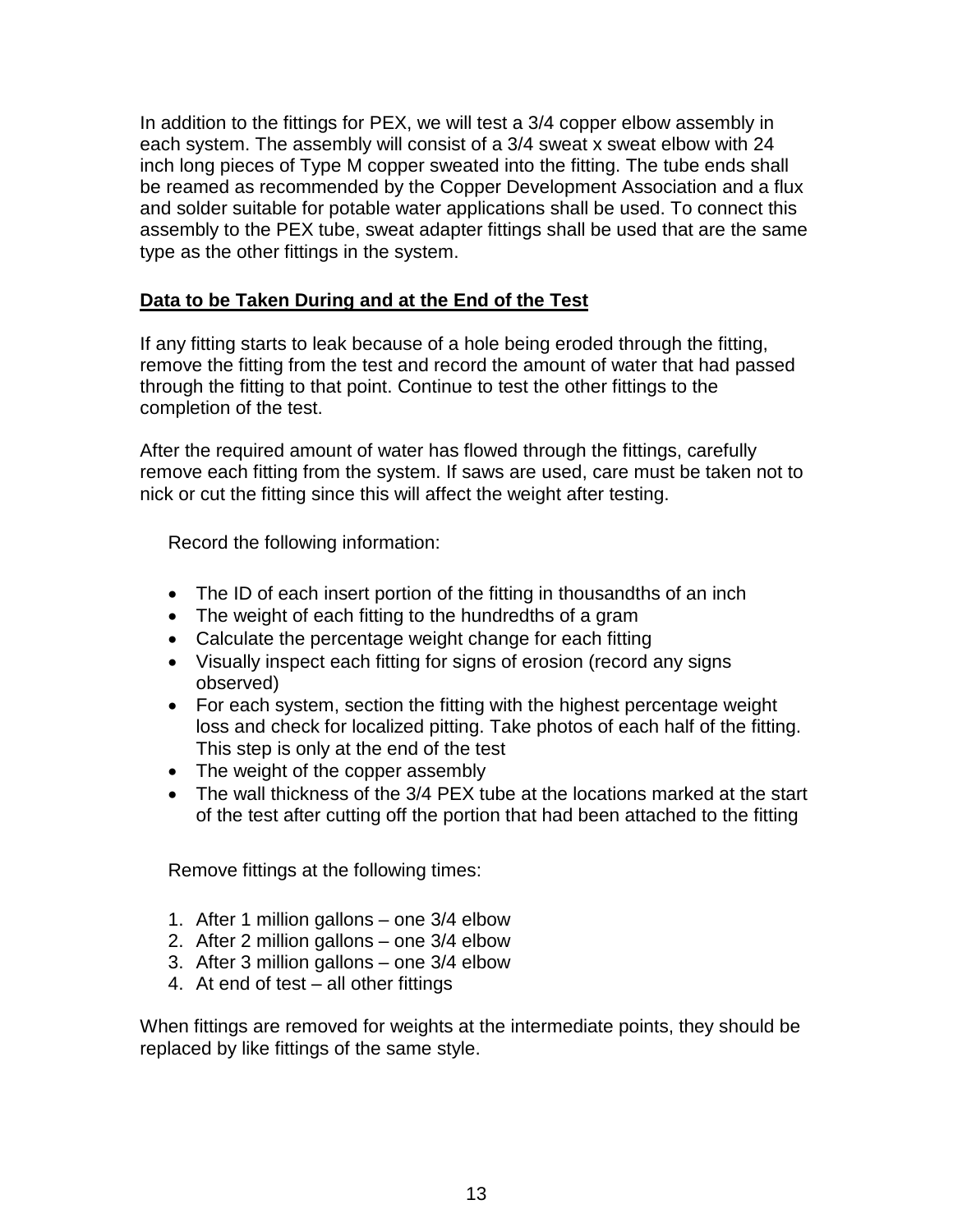#### <span id="page-16-0"></span>**Report**

The report shall contain the following information:

- Description of test set-up including temperature controls, water quality controls and the source of the water
- A schematic of the test set-up
- Tables of all measurements and weights taken
- Tables of all calculated weight change percentages
- Photos of the sectioned fittings
- If no fittings leak because of erosion, a statement to that effect

| Table A.1: Table of Fittings to be Tested For One System |  |  |
|----------------------------------------------------------|--|--|
|                                                          |  |  |

| Quantity       | <b>Description</b>  |
|----------------|---------------------|
| 1              | 3/4 X 3/4 Coupling  |
| $\overline{2}$ | 3/4 X 3/4 X 3/4 Tee |
| $\overline{4}$ | 3/4 X 3/4 Elbow     |
| 1              | 3/4 X 1/2 X 3/4 Tee |
| 1              | 3/4 X 3/4 X 3/8 Tee |
| 1              | 1/2 X 1/2 Elbow     |
| $\overline{2}$ | 1/2 X 1/2 X 1/2 Tee |
| 1              | 1/2 X 1/2 Coupling  |
| $\overline{2}$ | 3/8 X 3/8 X 3/8 Tee |
| $\overline{2}$ | 3/8 X 3/8 Elbow     |
| 1              | 3/8 X 3/8 Coupling  |
|                | 3/4 Copper Assembly |